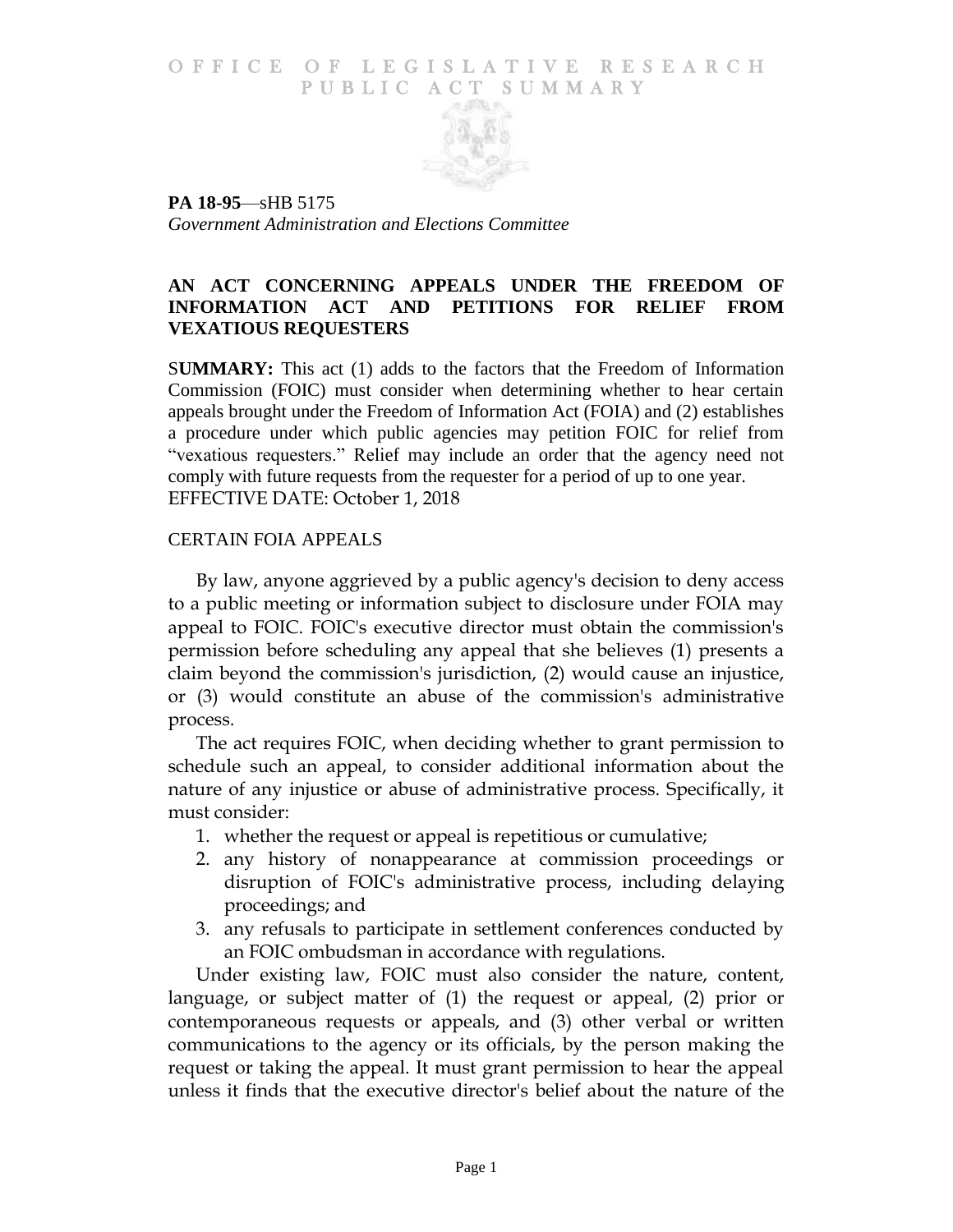## appeal is well founded.

### VEXATIOUS REQUESTERS

#### *Agency Petition*

The act authorizes public agencies to petition FOIC for relief from requesters they allege to be vexatious. The petition must be sworn under penalty of false statement and detail the alleged conduct that demonstrates a vexatious history of requests, including:

- 1. the number of requests filed and pending;
- 2. the scope of the requests;
- 3. the requests' nature, content, language, or subject matter and the requester's other oral or written communications to the agency; and
- 4. a pattern of conduct that amounts to an abuse of the right to access information under FOIA or an interference with the agency's operation.

By law, false statement is a class A misdemeanor (see Table on Penalties).

### *FOIC Review*

Under the act, upon receiving a petition, FOIC's executive director must review it and determine whether it warrants a hearing. If the executive director determines that a hearing is not warranted, she must recommend that the commission deny the petition. At its next regular meeting, the commission must vote on the recommendation and after the meeting, it must issue a written explanation of the reasons for accepting or rejecting the recommendation.

If the executive director determines that a hearing is warranted, the act requires the commission to serve all parties, by certified or registered mail, with a copy of the petition and any other FOIC notice or order. After due notice, the commission must hear and grant or deny the petition within one year after its filing. If the commission grants a petition, it may provide appropriate relief commensurate with the vexatious conduct, including an order that the agency need not comply with future requests from the requester for a specified period of time, up to one year.

Existing law allows FOIC to impose a civil penalty of up to \$1,000 if it determines, after a hearing, that someone has taken an appeal frivolously, without reasonable grounds, and solely to harass the agency.

#### *Appeal*

Under the act, any party aggrieved by FOIC's decision to grant a petition may apply to New Britain Superior Court for an order reversing it. The deadline for doing so is 15 days after the meeting when the